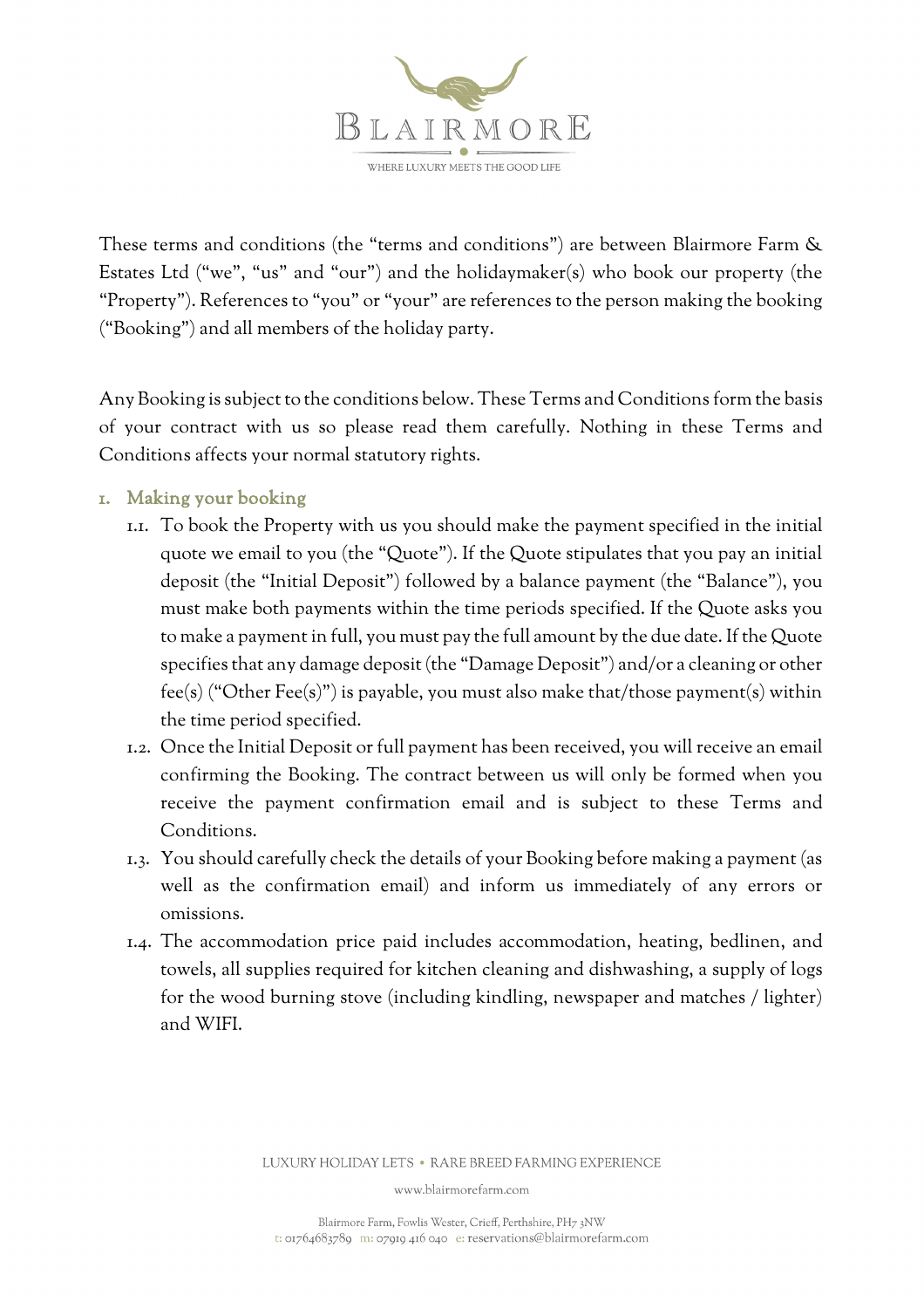

### 2. Paying for your booking

2.1. Where you have only paid an Initial Deposit, you are required to send to us your payment for the Balance and the Damage Deposit and/or Other Fee(s) within a certain period prior to the arrival date specified in your Quote (the "Arrival Date"). If you fail to make a payment due to us in full and on time we may treat your Booking as cancelled by you.

## 3. The Damage Deposit

- 3.1. The Damage Deposit may be used for any repair and/or replacement of the Property, furnishings, walls, floors, bed linens, towels, fixtures and fittings that are necessary after your stay. We will return the Damage Deposit to you within 7 days following the return of the keys to us, less any deductions in accordance with the conditions listed above. Any Cleaning Fee will be used to clean the Property, furnishings, fixtures and fittings following your stay and is non-refundable. Any Other Fee(s) will be described in the Quote and are non-refundable.
- 3.2. Any damage must be reported as soon as it has happened to a member of the Blairmore Team.

## 4. If you cancel or amend your Booking

- 4.1. We strongly recommend that guests take out holiday insurance to protect against unforeseen circumstances that cause them to cancel their booking.
- 4.2. If you need to cancel or amend your Booking you must write to us or email us as soon as possible. A cancellation will not take effect until we receive confirmation in writing or via email from you. The cancellation policy described in your Quote ("Cancellation Policy") applies to your booking.

## 5. If we cancel or amend your booking

5.1. We would not expect to have to make any changes to your booking, but sometimes problems occur and we do have to make alterations or, very occasionally cancel bookings.

If this does happen, we will contact you as soon as is reasonably practical and inform

LUXURY HOLIDAY LETS . RARE BREED FARMING EXPERIENCE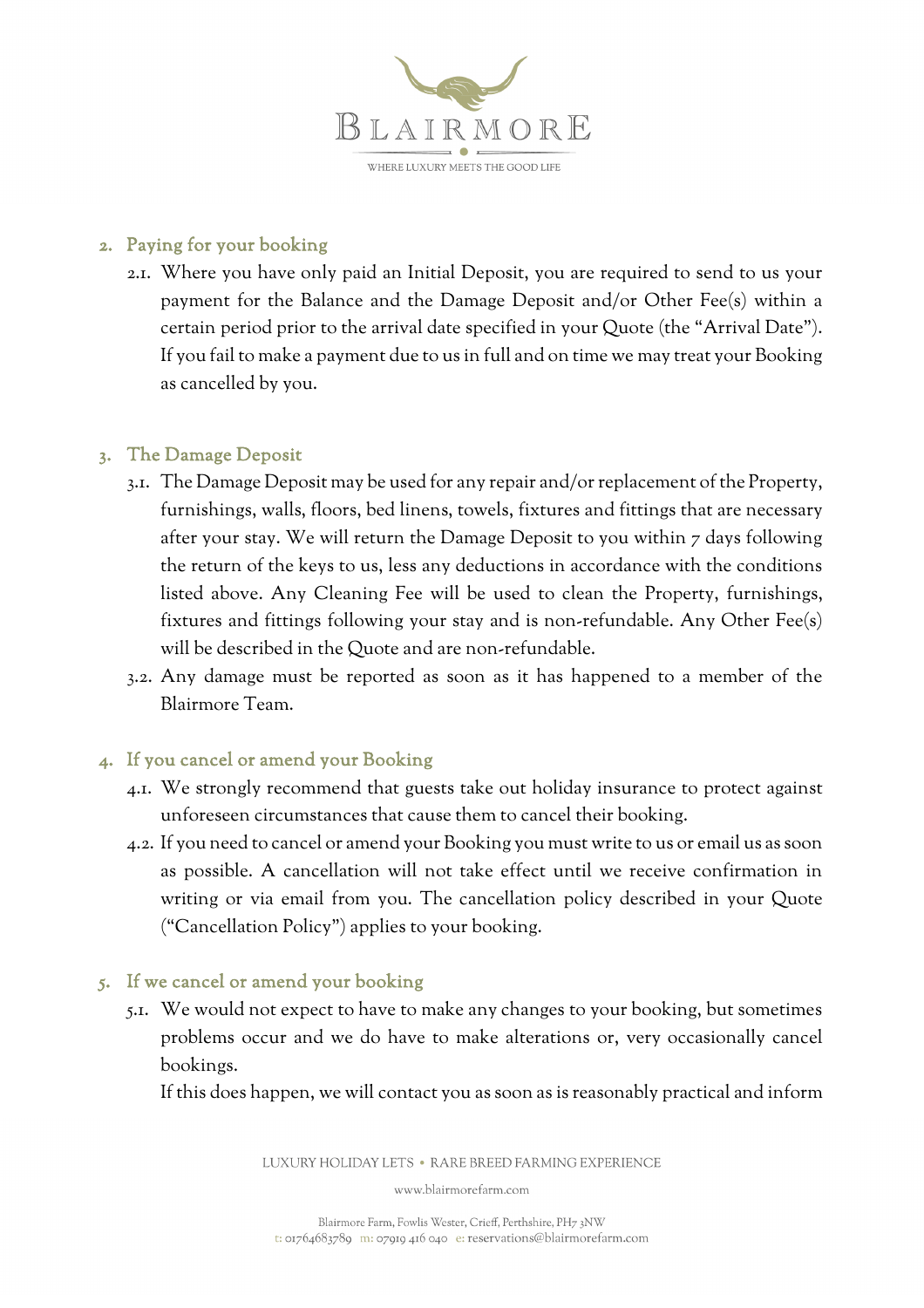WHERE LUXURY MEETS THE GOOD LIF

you of the cancellation or the change to your Booking. If we cancel your Booking, we will refund you any fees you have already paid to us. However, we will not be liable to refund you for any fees you may have paid to any third party in connection with your holiday (including, without limitation, fees for travel, entertainment, activities or insurance).

# 6. The Property – Check-in and Check-out times

- 6.1. You can arrive at the Property after the time specified by us on the Arrival Date for your holiday and you must leave by the time specified by us on the departure date we give you. We will let you know these times by email. Unless specifically requested check-in is from 4 pm on the day of arrival and check-out is no later than 10am on the day of departure.
- 6.2. If your arrival is delayed or you intend to arrive after 8pm, you must contact Blairmore's management / owners, by contacting the person whose details are given on the booking confirmation so that alternative arrangements can be made. If you fail to do so you may not be able to gain access to the Property as the reception is locked after 8pm. If you fail to arrive by midday on the day after the Arrival Date and you do not advise the contact of your anticipated late arrival we may treat the Booking as having been cancelled by you and we shall be under no obligation to refund you for fees already paid to us. See the Cancellation Policy.
- 6.3. Early and late check-in's and check-out may be possible subject to availability. Please contact Blairmore Management 24 hours before arrival to request an early check-in.

# 7. Your obligations

7.1. You agree to comply with the regulations set out in any property manual provided to you and any other regulations reasonably specified by us from time to time and ensure that they are observed by all members of your party. You agree to keep and leave the Property and the furnishings, including items such as kitchen equipment, crockery and glasses clean and in good condition.

LUXURY HOLIDAY LETS . RARE BREED FARMING EXPERIENCE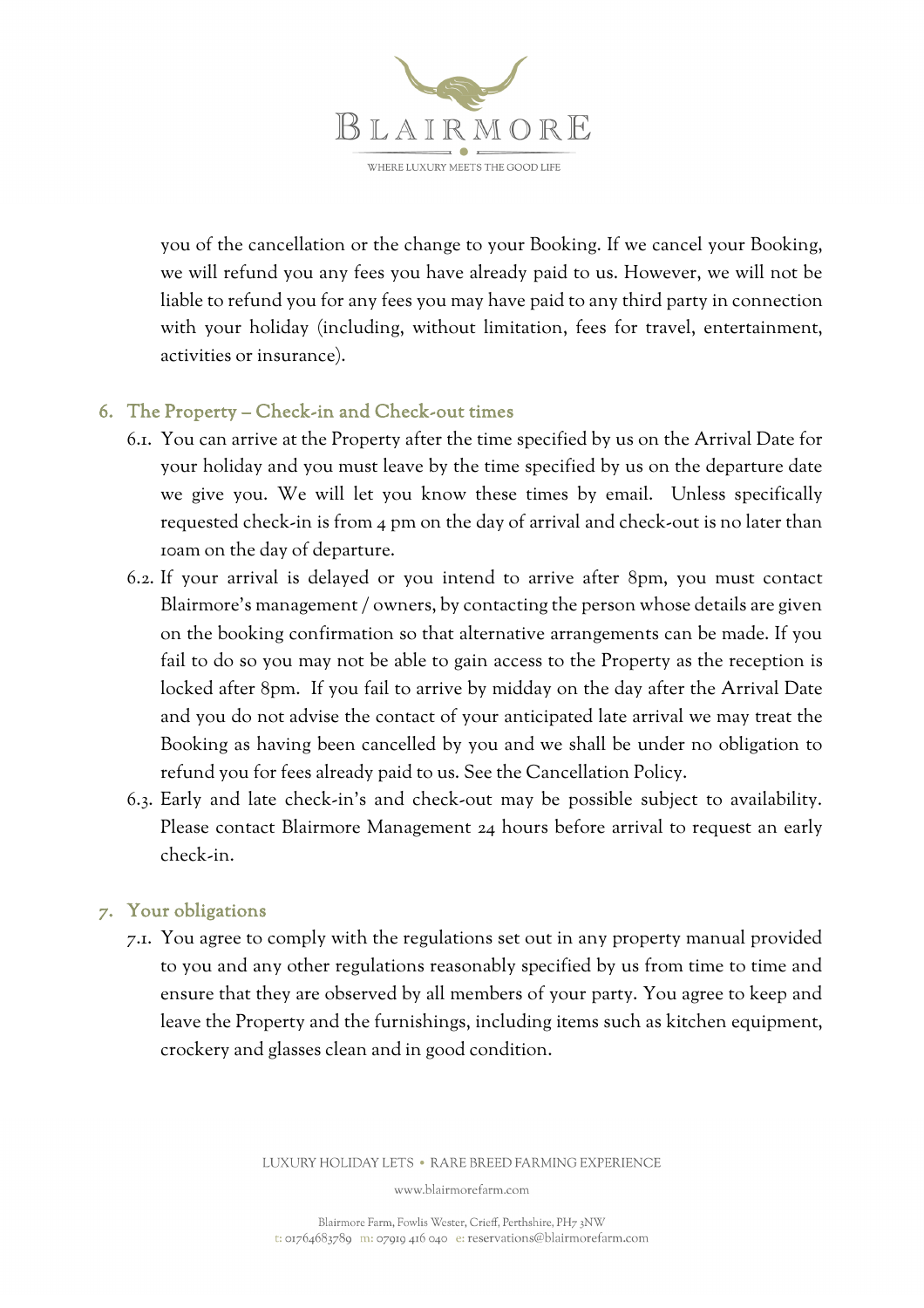

- 7.2. You agree not to cause any damage to the walls, doors, windows or any other part of the Property nor to do anything that may be reasonably considered to cause a nuisance or annoyance to us or to any other occupier of adjoining or neighbouring properties.
- 7.3. Use of sticky tape or BluTack on the walls is strictly prohibited due to the damage that it causes paint work
- 7.4. You agree to take all necessary steps to safeguard your personal property.
- 7.5. You agree to ensure that each member of your party is covered by comprehensive travel insurance (including cancellation, flight delays, loss and damage to baggage and other property) and health insurance (including evacuation and repatriation coverage).
- 7.6. YOU CANNOT ALLOW MORE PEOPLE TO STAY IN THE PROPERTY THAN EXPRESSLY AUTHORISED, NOR CAN YOU SIGNIFICANTLY CHANGE THE MAKEUP OF THE PARTY DURING YOUR STAY IN THE PROPERTY, NOR CAN YOU TAKE YOUR PET INTO THE PROPERTY UNLESS IT IS SHOWN ON YOUR BOOKING FORM OR DETAILED IN OTHER CORRESPONDENCE AND AGREED WITH US IN ADVANCE. If you do so, we can refuse to hand over the Property to you, or can require you to leave it. We will treat any of these circumstances as a cancellation of the Booking by you and we shall be under no obligation to refund you for fees already paid to us in those circumstances. Any refund will be at our sole discretion.
- 7.7. You agree to allow us or any representative of ours access to the Property at any reasonable time during your stay for the purpose of essential repairs or in an emergency.

# 8. Condition on departure

- 8.1. We would appreciate it if the cottages can be left in a clean and tidy condition. The cottages are cleaned thoroughly between each let.
- 8.2. An additional cleaning charge of £100 may be levied should the cottage/s require a deep clean after a guest has stayed. Guests will be contacted if this is the case within 24 hours of their departure.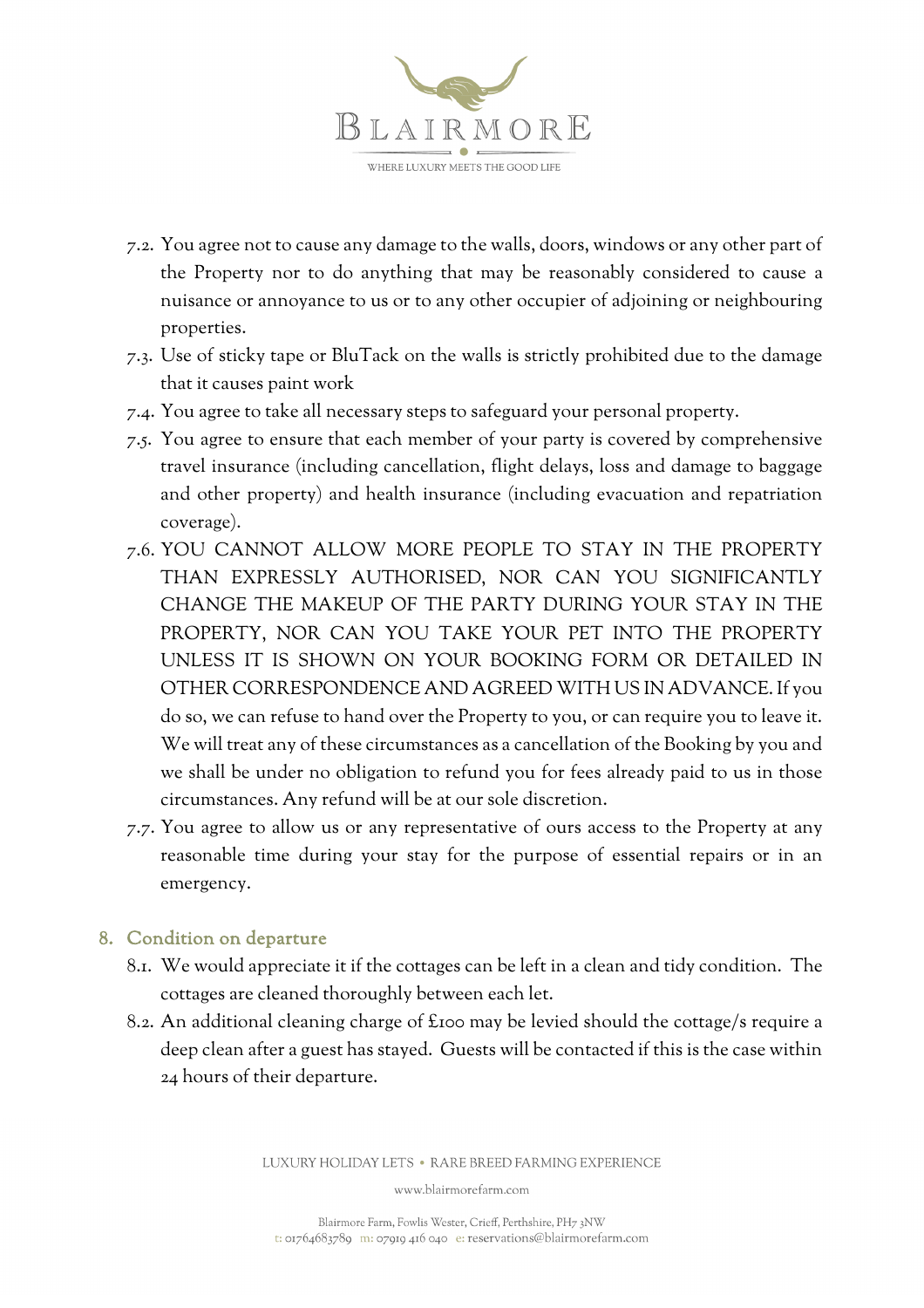

### 9. Smoking

- 9.1. The inside of all holiday cottages and reception are strictly NO SMOKING. The owners take this no smoking policy very seriously and any evidence of smoking will lead to £100 being taken from the damage deposit as a deep cleaning charge.
- 9.2. There are designated smoking areas outside reception and ashtrays are on each of the patios.
- 9.3. There is to be no littering or dropping of cigarette / cigar butts anywhere on the farm as this can endanger the health of our livestock.

#### 10. Dogs

- 10.1.Dogs are allowed at Blairmore Farm by prior arrangement. A £10 charge per dog per stay is payable with your final balance or during your stay by prior arrangement only.
- 10.2. Dogs MUST be kept on a lead at all times on the farm.
- 10.3.Dogs MUST NOT be left unaccompanied in the accommodation or anywhere on the farm at any time.
- 10.4. Any dog fouling anywhere on the farm etc must be cleared up without delay and disposed of appropriately. This does NOT include hanging it on our fence posts, this can endanger the health of our livestock!
- 10.5.The owner must bring the dog's bed or basket for sleeping in.
- 10.6. Dogs MUST NOT go in any of the bedrooms, upstairs in any of the properties (stair gates are provided) or be allowed on any furnishings in the cottages. Dog hair should be cleared up before departure.
- 10.7. Dog owners must ensure that their pets are free from parasites and fleas before they occupy the property. Failure to do so will incur subsequent charges.
- 10.8. Properties that do not take dogs may have on occasion had assistance dogs in them.
- 10.9. Additional cleaning following a canine guest may incur an additional charge, this will be at the managements discretion.

LUXURY HOLIDAY LETS . RARE BREED FARMING EXPERIENCE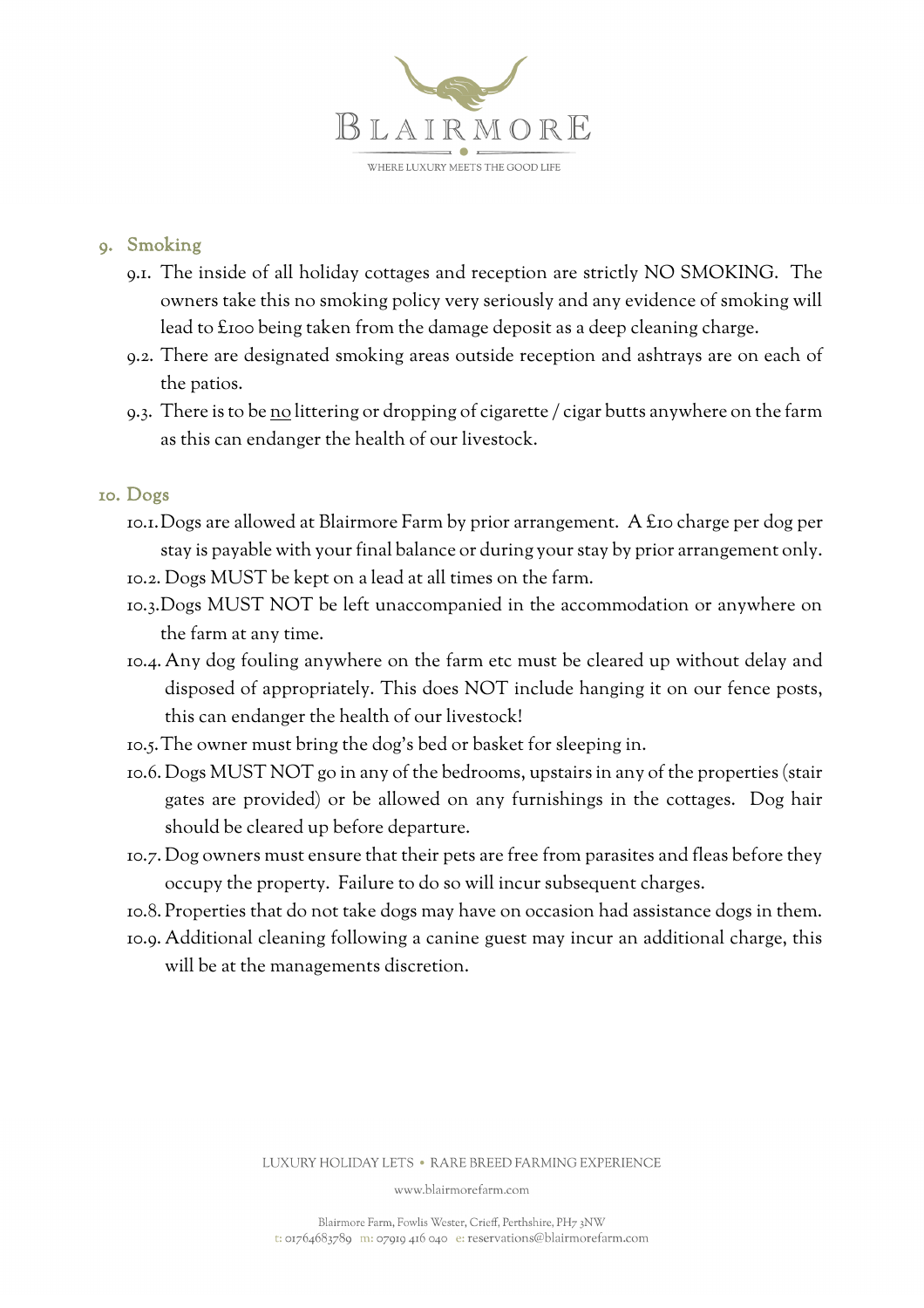

#### 11. Complaints

- 11.1. Every effort has been made to ensure that you have an enjoyable and memorable holiday. If however, you have any cause for complaint it is important that remedial action is taken as soon as possible.
- 11.2.It is essential that you contact us if any problem arises so that it can be speedily resolved. It is often extremely difficult (and sometimes impossible) to resolve difficulties properly unless we are promptly notified. Discussion of any criticisms with us whilst you are in residence at the Property will usually enable any shortcomings to be rectified straightaway. In particular, complaints of a transient nature (for example, regarding preparation or heating of the Property) cannot possibly be investigated unless registered whilst you are in residence.
- 11.3. If any complaint cannot be resolved during your holiday, you must write to us with full details within 28 days of the end of it.

#### 12. Our liability

- 12.1. Our maximum liability for losses you suffer as a result of us acting in breach of these terms and conditions is strictly limited to the total fees you have paid for the Booking.
- 12.2.We shall not be liable for any losses which are not a foreseeable consequence of us breaking these Terms and Conditions. Losses are foreseeable where they could be contemplated by you and us at the time your Booking is confirmed by us.
- 12.3.Your Booking is made as a consumer for the purpose of a holiday and you acknowledge that we will not be liable for any business losses incurred by you.
- 12.4. We shall not be liable to you for any personal injury or damage to or loss of personal property, except where the injury, damage or loss is caused by our negligence.
- 12.5. This does not exclude or limit in any way our liability for death or personal injury caused by our negligence or for fraudulent misrepresentation; or for any matter for which it would be illegal for us to exclude or limit, or attempt to exclude or limit, our liability.

LUXURY HOLIDAY LETS . RARE BREED FARMING EXPERIENCE